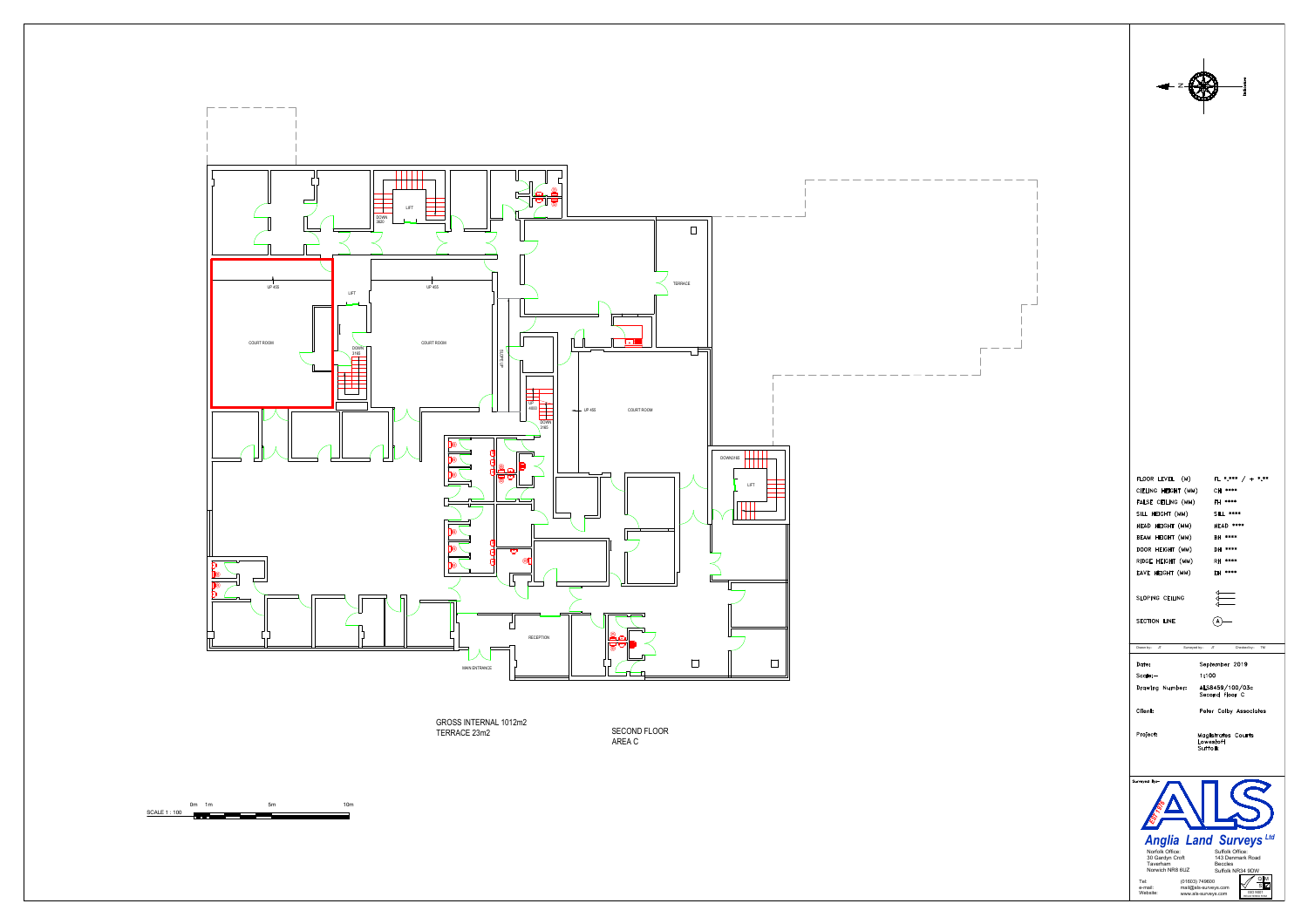



SECOND FLOOR<br>AREA B

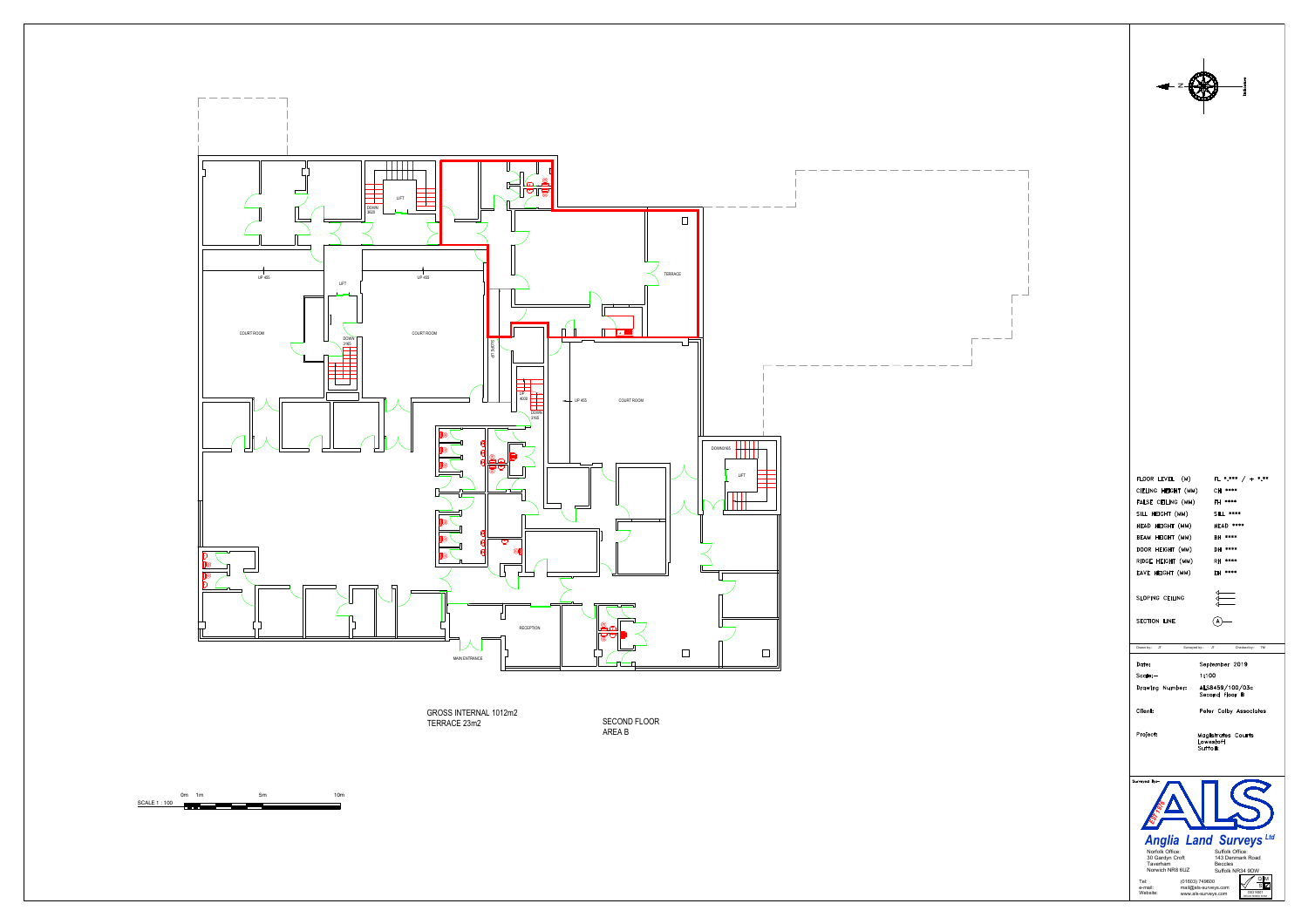

|<br>|<br>|

SECOND FLOOR

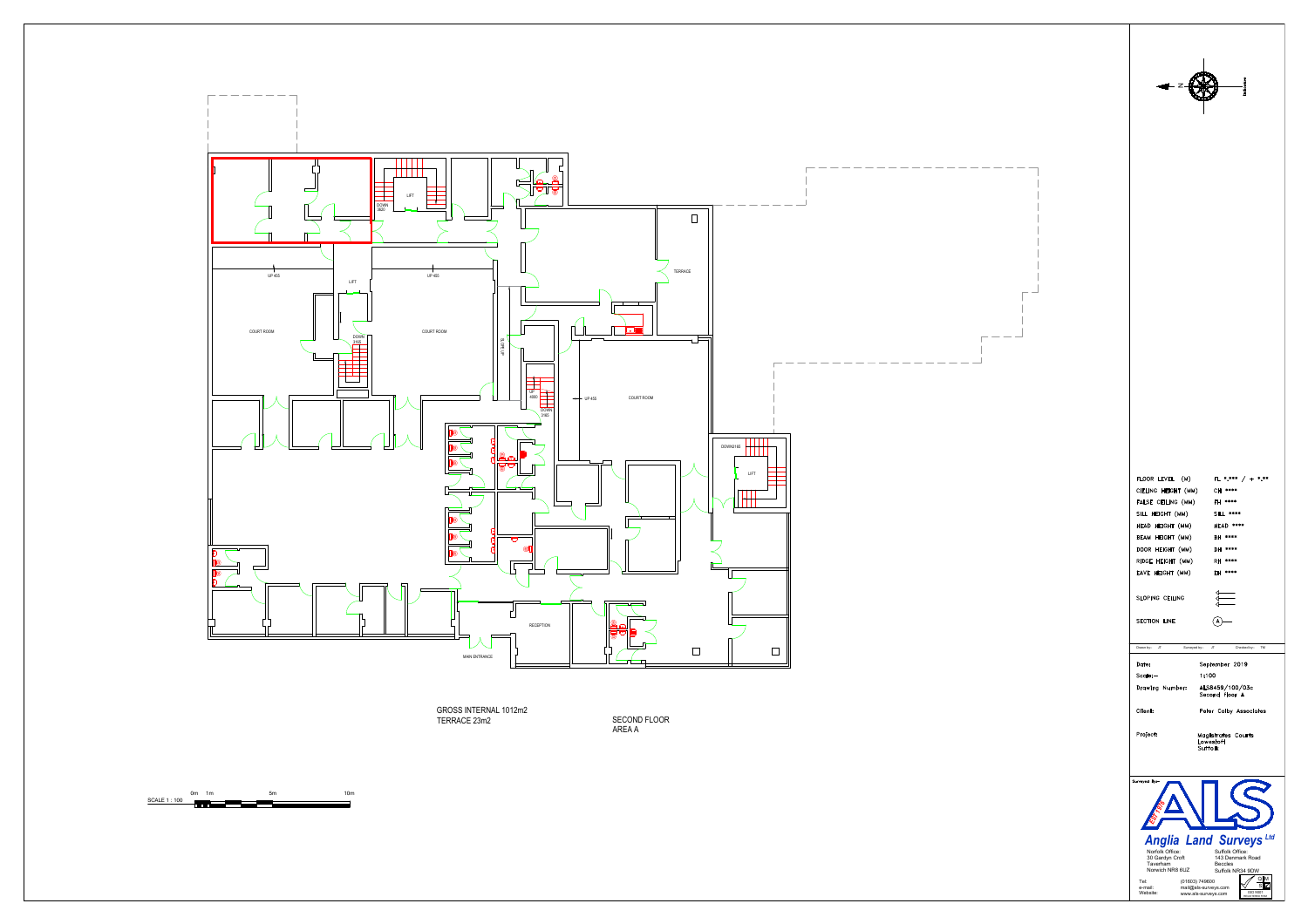

|<br>|<br>|

![](_page_3_Picture_6.jpeg)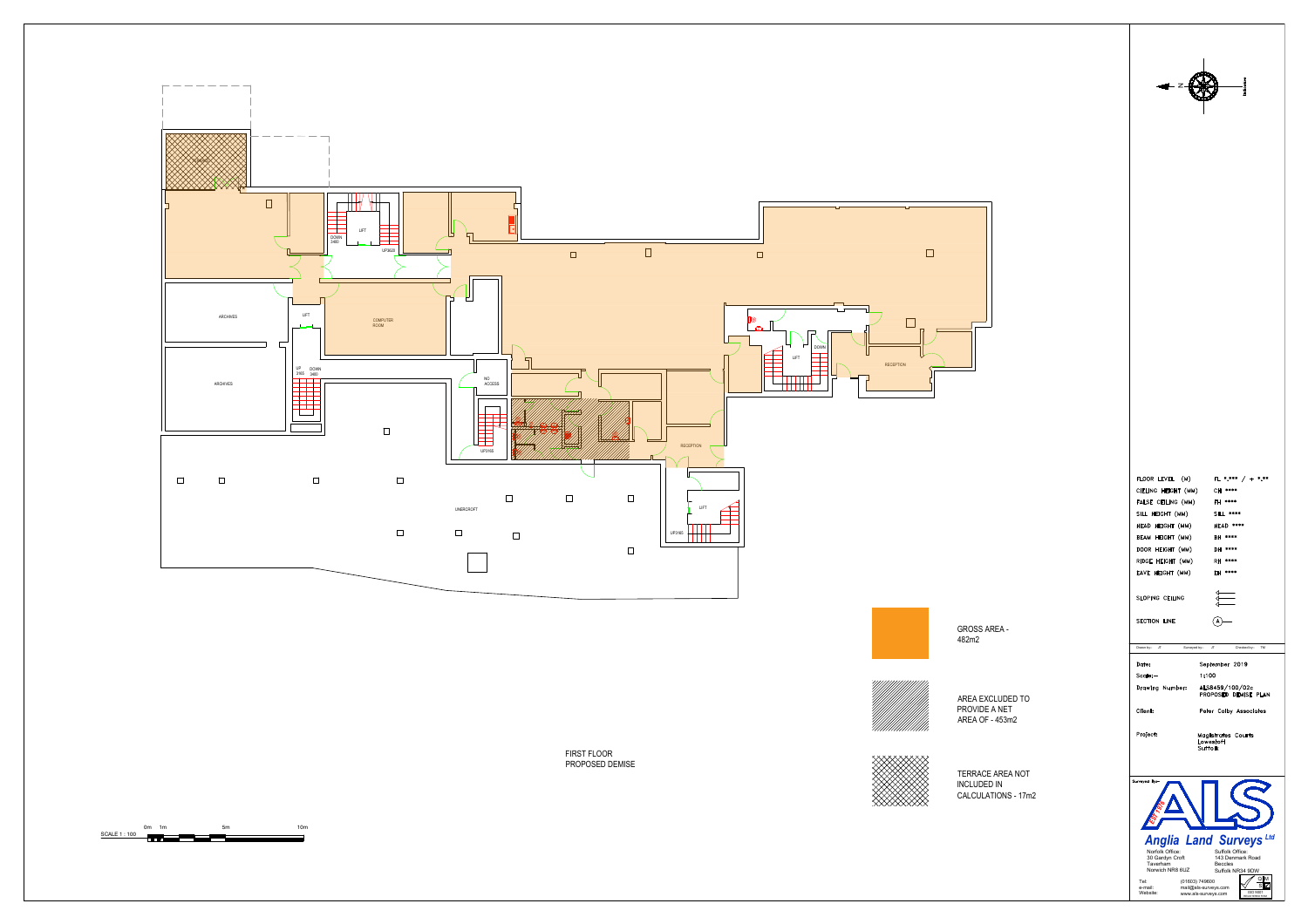SECOND FLOOR

![](_page_4_Figure_0.jpeg)

|<br>|<br>|

![](_page_4_Picture_4.jpeg)

![](_page_4_Picture_6.jpeg)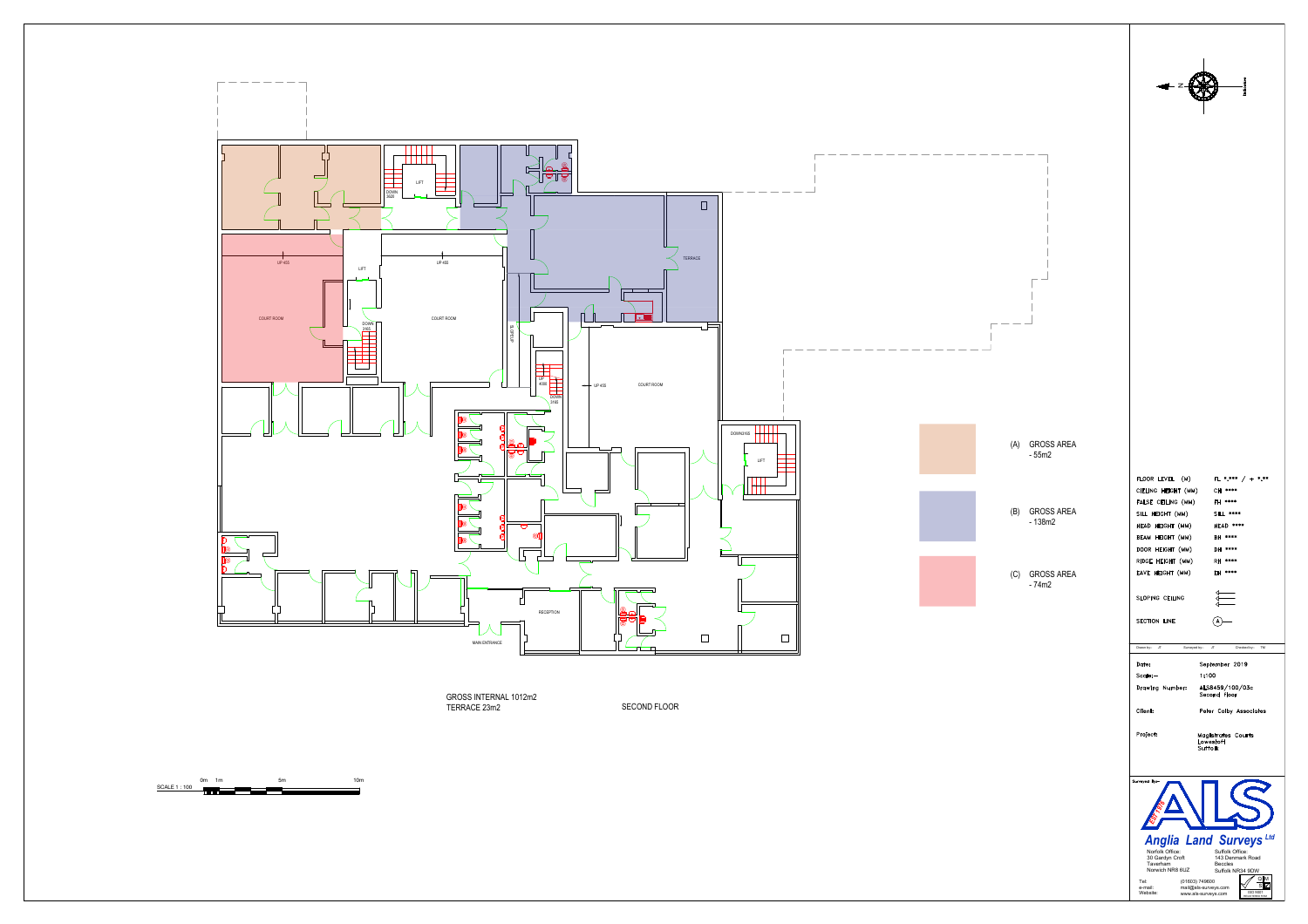![](_page_5_Figure_0.jpeg)

## |<br>|<br>|

![](_page_5_Figure_2.jpeg)

![](_page_5_Picture_10.jpeg)